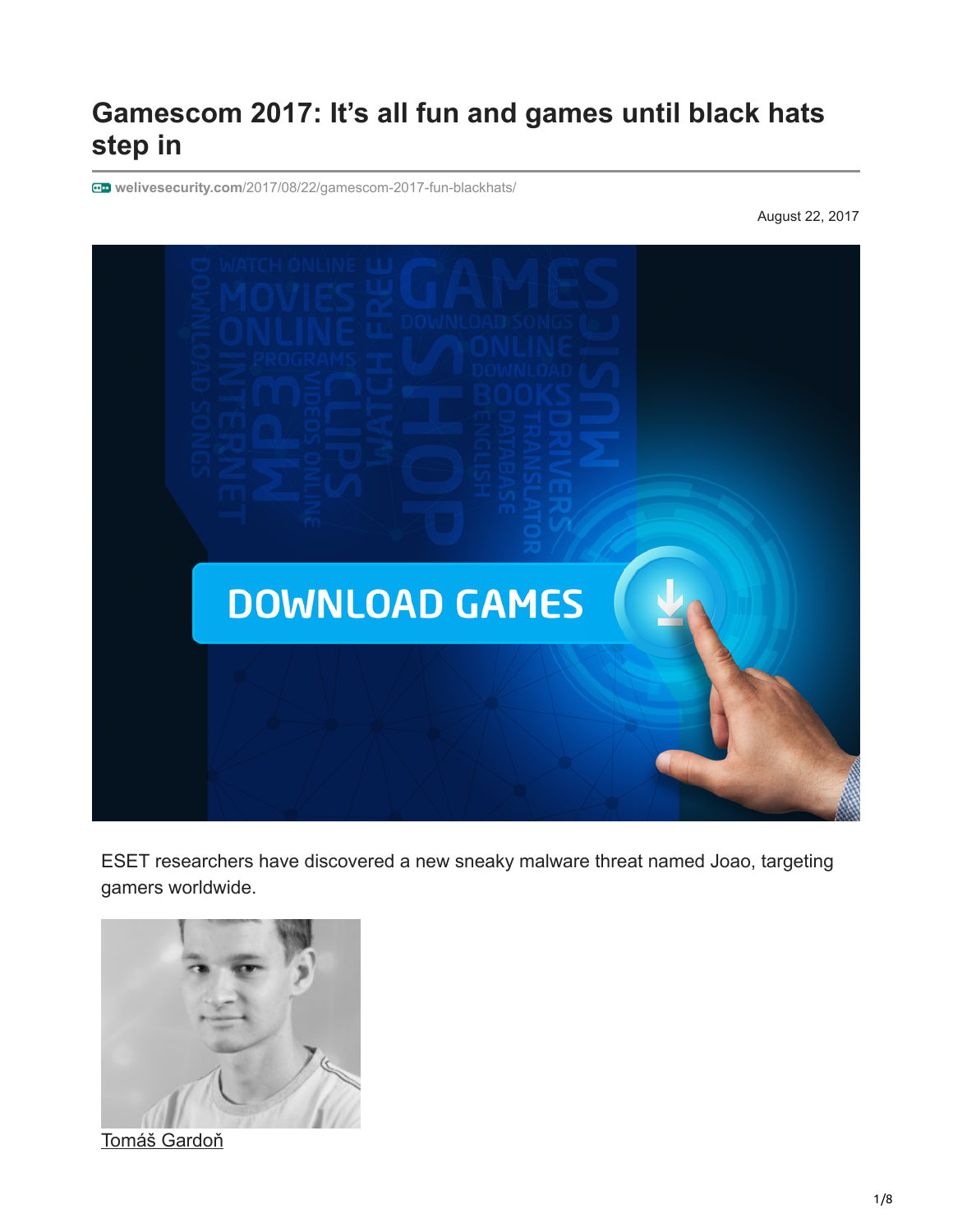22 Aug 2017 - 10:56AM

ESET researchers have discovered a new sneaky malware threat named Joao, targeting gamers worldwide.

ESET researchers have discovered a new sneaky malware threat named Joao, targeting gamers worldwide. Spread via hacked Aeria games offered on unofficial websites, the modular malware can download and install virtually any other malicious code on the victim's computer.

[To spread their malware, the attackers behind Joao have misused massively-multiplayer](https://en.wikipedia.org/wiki/Massively_multiplayer_online_role-playing_game) online role-playing games (MMORPGs) originally published by Aeria Games. At the time of writing this article, the Joao downloader was being distributed via the anime-themed MMORPG Grand Fantasia offered on gf.ignitgames[.]to.

Our research has shown that several other Aeria games have been misused in the same way in the past, however, their corresponding unofficial websites have either gone inactive or had the malicious downloads removed in the meantime.

ESET blocks the website serving Joao malware and has informed Aeria Games about the matter.



**Figure 1: Infected version of Grand Fantasia as distributed via gf.ignitgames[.]to**

### **How does it work?**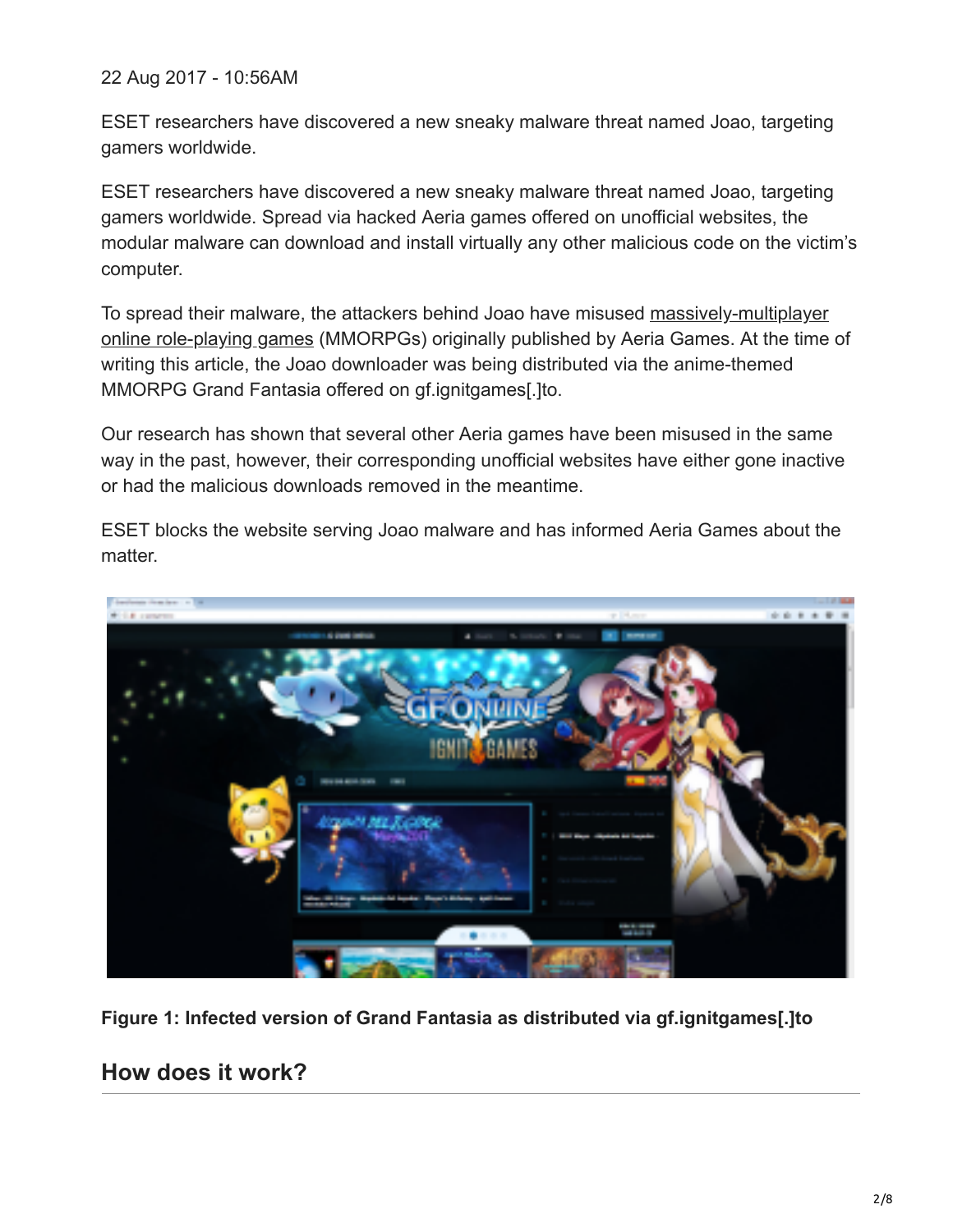The affected games have been modified to run Joao's main component – a malicious library mskdbe.dll, detected by ESET's systems as Win32/Joao.A. When users run the game launcher, Joao is launched along with it.

Upon launching, the Joao downloader first sends basic information about the infected computer – device name, OS version and information on user privileges – to the attacker's server because the malware keeps its operations "silent" and since the game works as expected, there's nothing suspicious about the whole infection process from the user's point of view.

Compared to downloading and launching a legitimate Aeria game, the only visible difference is an extra .dll file in the game's installation folder.



### **Figure 2: Joao downloader in the game's installation folder**

After the communication with the server has been established, server-side logic decides whether and which components will be sent to the victim's computer. The Joao components we discovered during our research had backdoor, spying, and DDoS capabilities.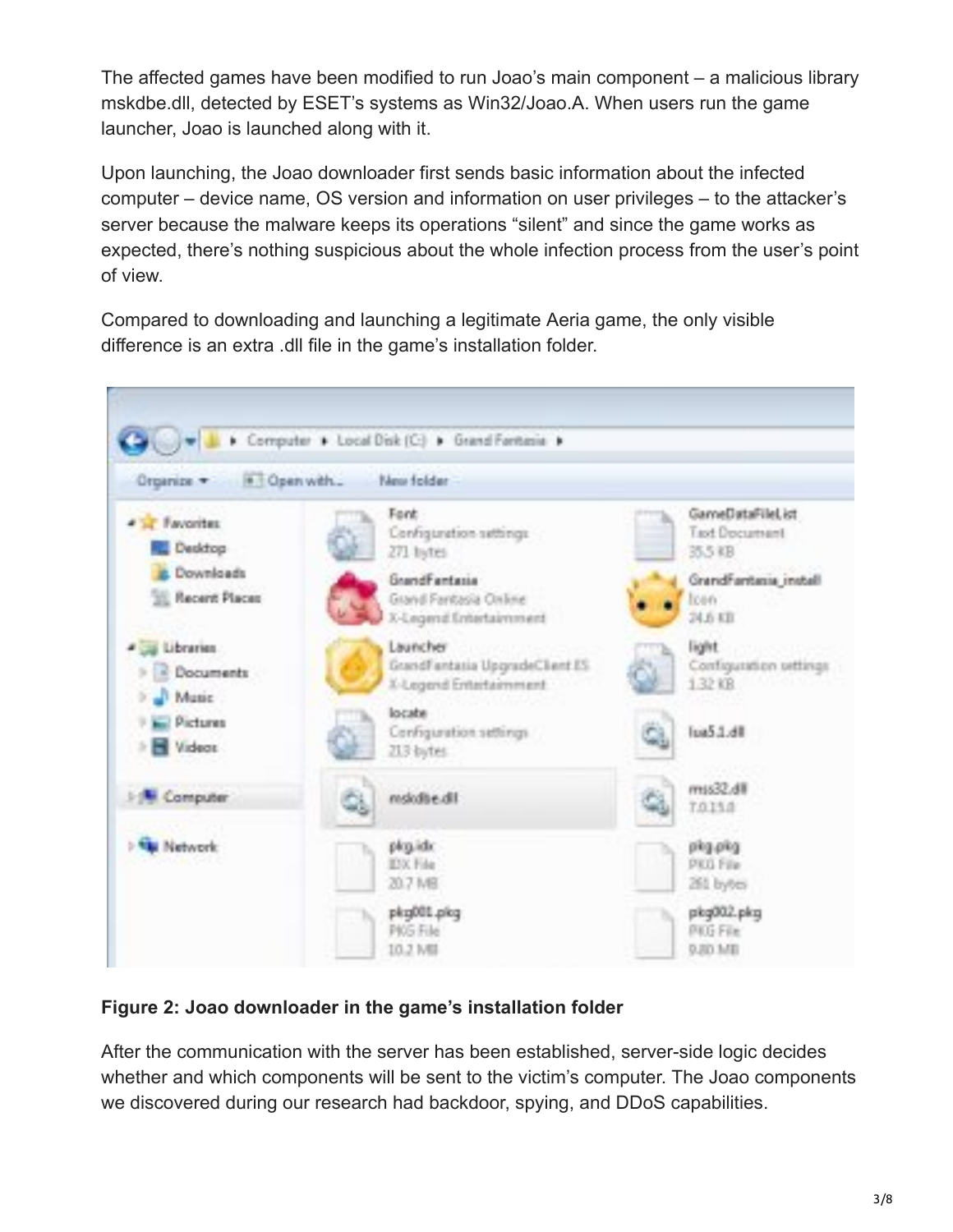## **Has my computer been infected? How do I clean it?**

Downloading lots of games from different sources and unsure if any of this applies to you? For a quick check of Joao's presence on your computer, you can try running a search for "mskdbe.dll" – if the search returns a result, your computer has most likely been infected with the Joao malware. If no such file is found, it doesn't automatically mean you haven't crossed paths with the malware – the crooks can rename the file at any moment.

Therefore, it's best to use a reliable security solution to detect the threat and remove it for you – you can also use [ESET's Free Online Scanner.](https://www.eset.com/ng/home/products/online-scanner/)

### **How to stay safe?**

With the [gamescom](http://www.gamescom-cologne.com/gamescom/index-9.php) fair underway, let's take a look at how you can enjoy gaming without being faced with threats.

- **Favor official sources whenever possible.** The MMORPGs targeted by these particular attackers are just a fraction of what might be lurking under download links on thousands of other unofficial websites and forums distributing games.
- **Keep your games updated.** Games, too, have vulnerabilities that can be exploited by malicious actors. Make sure you have all available patches applied.
- **Use a reliable security solution and keep it turned on while gaming.** At any point of your gaming experience, things might take a wrong turn – and you want to be prepared for that. Many security solutions today have a gamer mode option that lets you enjoy your games without interruptions while also keeping your computer protected.
- **Keep in mind that there are other threats targeting gamers**. Check out ESET's further [security tips for gamers](https://www.welivesecurity.com/2015/08/28/8-security-tips-gamers-go-play-no-worries/).

### **Additional information**

ESET's systems have detected Joao all around the world. The following map shows which countries have been most affected: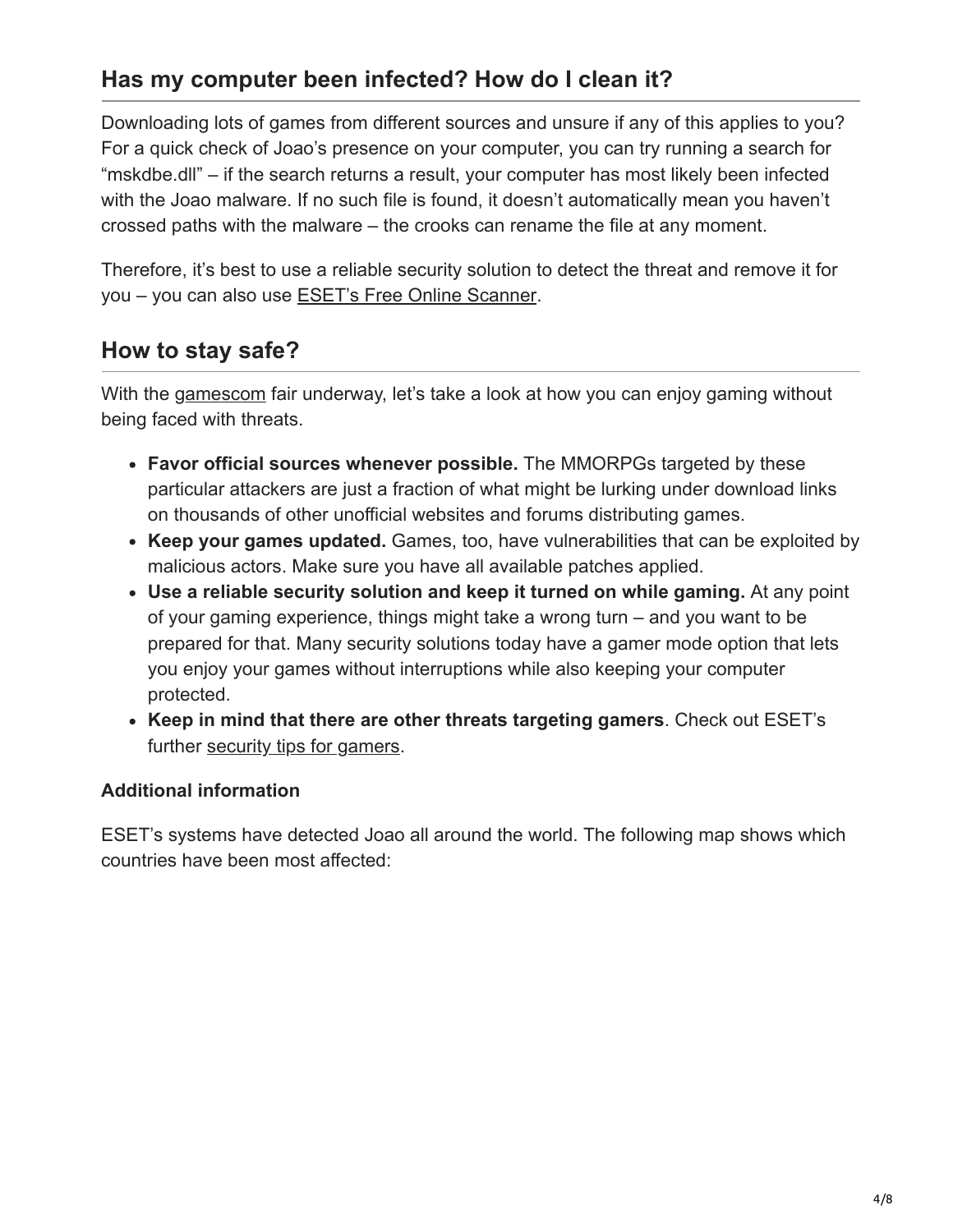

**Figure 3: Joao detections distribution based on ESET's detection systems**

**IoCs**

**Joao downloader** : mskdbe.dll – Win32/Joao.A

**Hashes**:

49505723d250cde39087fd85273f7d6a96b3c50d

d9fb94ac24295a2d439daa1f0bf4479420b32e34

4ede2c99cc174fc8b36a0e8fe6724b03cc7cb663

e44dbadcd7d8b768836c16a40fae7d712bfb60e2

b37f7a01c5a7e366bd2f4f0e7112bbb94e5ff589

fdbb398839c7b6692c1d72ac3fcd8ae837c52b47

5ab0b5403569b17d8006ef6819acc010ab36b2db

c3abd23d775c85f08662a00d945110bb46897c7c

00a0677e7f26c325265e9ec8d3e4c5038c3d461d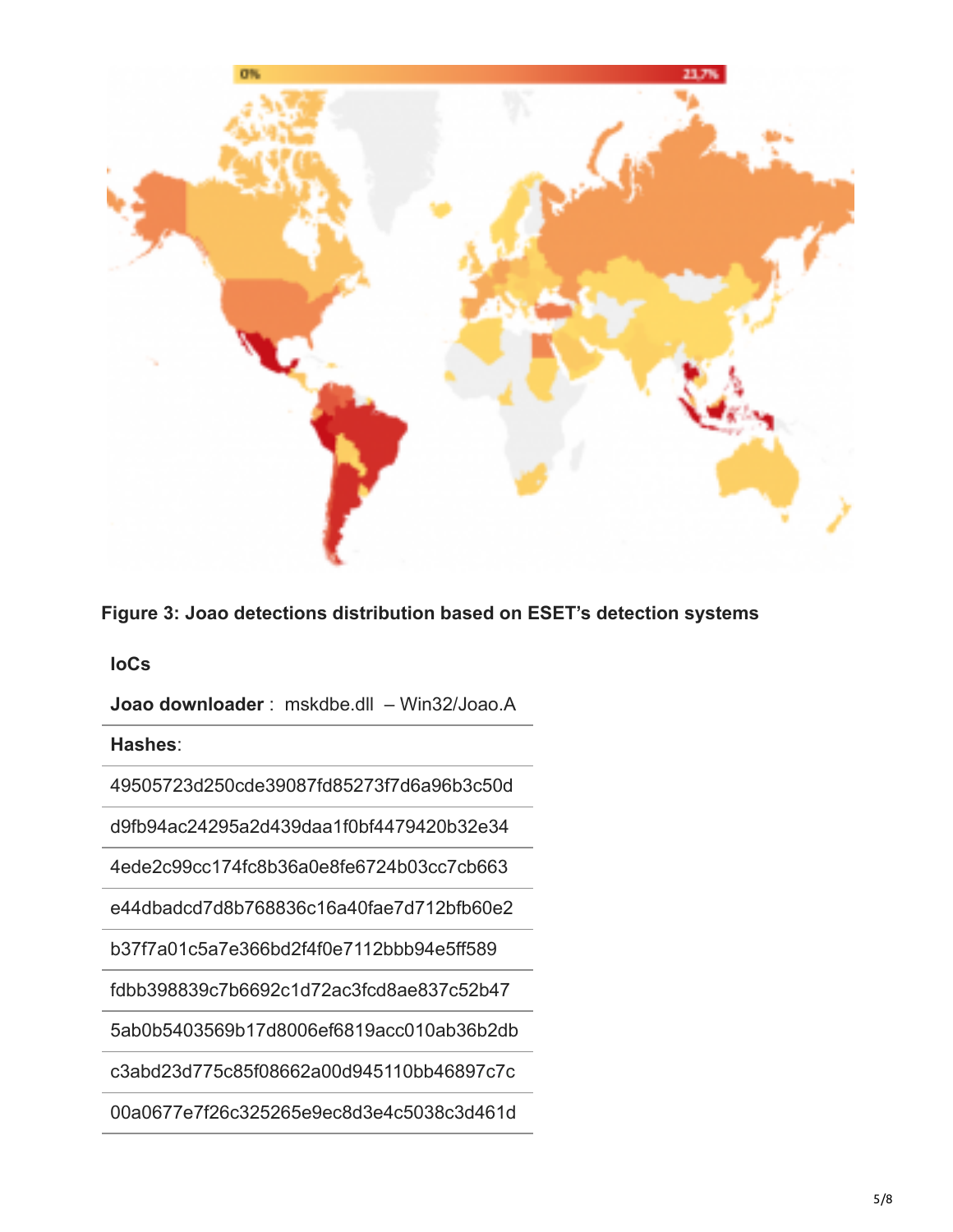| c1b4c2696294df414cfc234ab50b2e209c724390 |
|------------------------------------------|
| 844f20d543d213352d533eb8042bd5d2aff4b7d4 |
| 2ce51e5e75d8ecc560e9c024cd74b7ec8233ff78 |
| 12a772e2092e974da5a1b6e008c570563e9acfe9 |
| 287c610e40aff6c6f37f1ad4d4e477cb728f7b1d |
| 5303a6f8318c2c79c2188377edddbe163cd02572 |
| 6f17c3ab48f857669d99065904e85b198f2b83f5 |
| 51dfe50e675eea427192dcc7a900b00d10bb257a |
| ec976800cd25109771f09bbba24fca428b51563e |
| 13e05e44d1311c5c15c32a4d21aa8eadf2106e96 |
| 0914913286c80428b2c6dec7aff4e0a9b51acf50 |
| 1e9c0a2a75db5b74a96dbfd61bcdda47335aaf8b |
| 392b54c5a318b64f4fd3e9313b1a17eac36320e1 |
| ba40012bdee8fc8f4ec06921e99bc4d566bba336 |
| 6d130e6301f4971069513266a1510a4729062f6d |
| beea9351853984e7426107c37bc0c7f40c5360e0 |
| a34d6a462b7f176827257991ef9807b31679e781 |
| ac86700c85a857c6d8c72cb0d34ebd9552351366 |
| af079da9243eb7113f30146c258992b2b5ceb651 |
| 1e6125b9c4337b501c699f481debdfefea070583 |
| a158f01199c6fd931f064b948c923118466c7384 |
| 350fc8286efdf8bcf4c92dc077088dd928439de9 |
| 2da8a51359bf3be8d17c19405c930848fe41bb04 |
| <b>Components:</b>                       |
|                                          |

JoaoShepherd.dll – Win32/Joao.B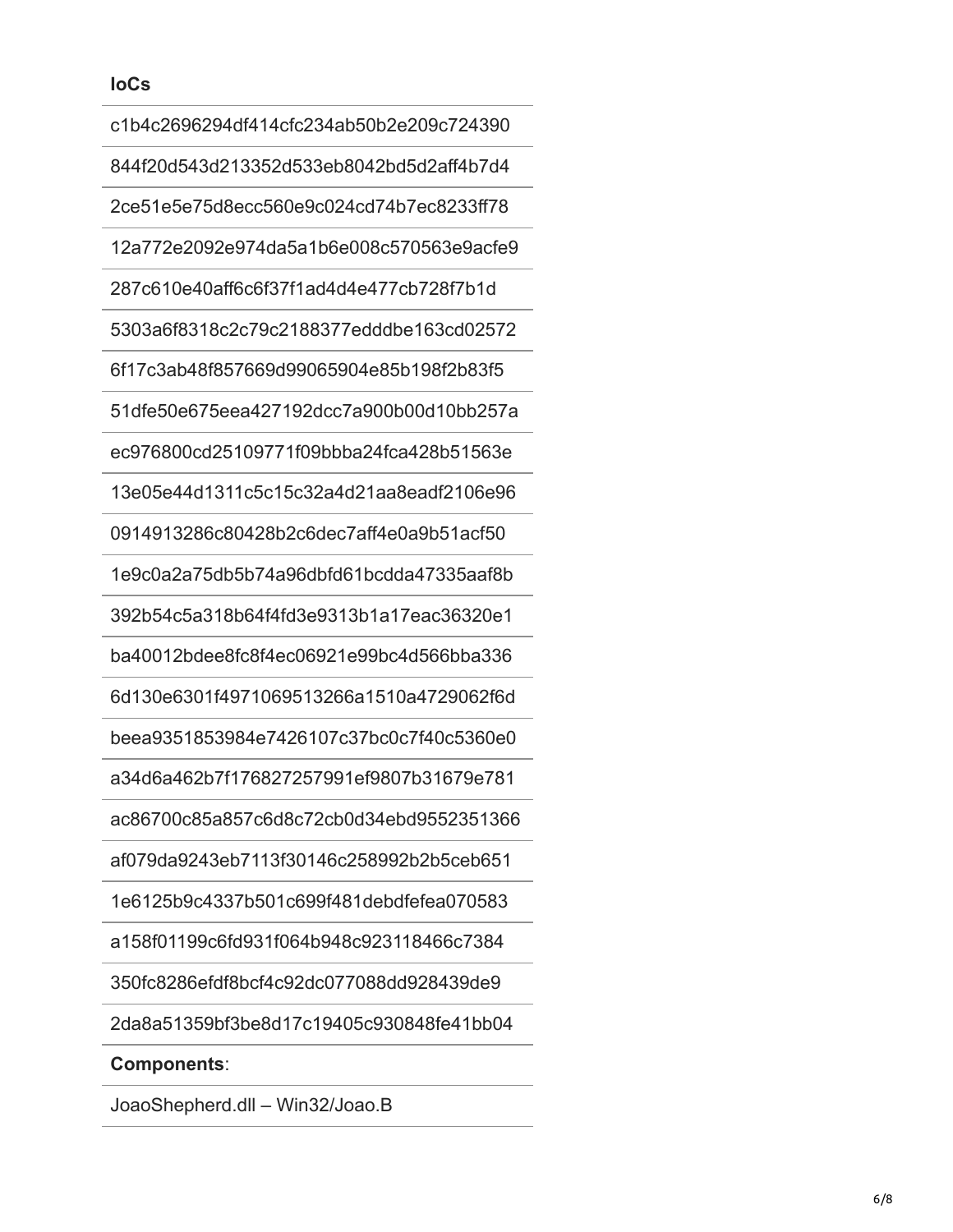#### **IoCs**

joaoDLL.dll – Win32/Joao.C

joaoInstaller.exe – Win32/Joao.D

JoaoShepherd.dll (x64) – Win64/Joao.B

joaoInstaller.exe (x64) – Win64/Joao.D

#### **Hashes**:

0d0eb06aab3452247650585f5d70fa8a7d81d968

f96b42fd652275d74f30c718cbcd009947aa681a

6154484d4acf83c21479e7f4d19aa33ae6cb716c

d338babd7173fa9bb9b1db9c9710308ece7da56e

ef2a21b204b357ca068fe2f663df958428636194

6b0e03e12070598825ac97767f9a7711aa6a7b91

28ca2d945731be2ff1db1f4c68c39f48b8e5ca98

d08120dd3fa82a5f117d91e324b2baf4cbbcaea5

f95aef3ca0c4bd2338ce851016dd05e2ee639c30

9b2d59a1aa7733c1a820cc94a8d5a6a5b4a5b586

ceb15c9fd15c844b65d280432491189cc50e7331

3331ac2aecfd434c591b83f3959fa8880141ab05

2ff2aadc9276592cbe2f2a07cf800da1b7c68581

3bceb54eb9dd2994b1232b596ee0b117d460af09

86617e92fc6b8625e8dec2a006f2194a35572d20

18a74078037b788f8be84d6e63ef5917cbafe418

4b0c1fcd43feab17ca8f856afebac63dedd3cd19

6bfa98f347b61d149bb2f8a2c9fd48829be697b6

7336e5255043841907e635b07e1e976d2ffb92b5

745396fedd66a807b55deee691c3fe70c5bc955d